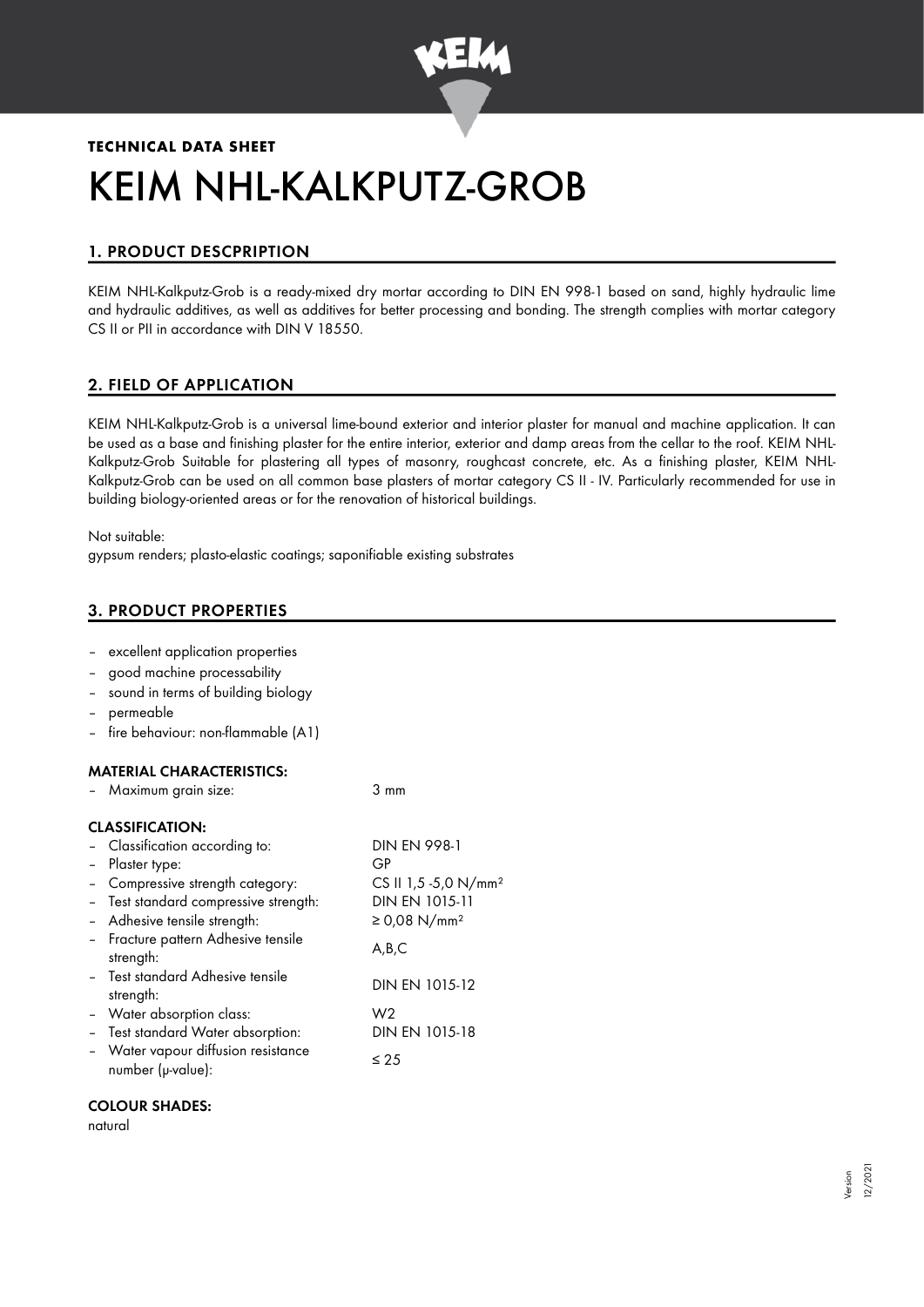## 4. APPLICATION INSTRUCTIONS

#### SUBSTRATE PREPARATION:

The substrate must be strong, dry, clean, sound and free from adhesion-reducing residues and must not be too absorbent. Separating substances, e.g. shuttering oil residues on concrete surfaces, must be removed by suitable means. Equalise strong unevenness with suitable material of the same type.

#### PREPARATION OF MATERIAL / MIXING & CONVEYING:

Mix KEIM NHL-Kalkputz-Grob with approx. 6.1 - 6.8 l (specification per bag) of clean water with a power stirrer to a stiffplastic consistency without lumps and allow to mature briefly. Do not remix already stiffened material with water. Application can be performed by hand, via continuous mixer or rendering machine.

#### APPLICATION:

Apply mixed KEIM NHL-Kalkputz-Grob quickly with suitable tools in uniform layer thickness.

#### LAYERING SYSTEM:

The minimum plaster thickness is 5 mm when used as a base coat 10 mm and 5 mm when used as a finishing coat. In the case of plaster thicknesses greater than 20 mm and other unfavourable circumstances, apply in several layers, whereby a sufficient standing time of the base coat is recommended before applying the last layer (roughen previous layers). This is especially important at low temperatures and thus delayed setting! If the substrate is highly absorbent, apply the base coat in two layers – wet on wet.

Note: Masonry with an apparent density of less than 700 kg/m<sup>3</sup> and/or a thermal conductivity of less than 0.13 W/mK must be rendered with LW lightweight plasters (KEIM Porosil lightweight plaster) in accordance with DIN EN 998-1 (formerly DIN V 18550). Use special plaster for base are. When plastering on damp masonry or on a very different plaster base, a multi-layer application of KEIM NHL-Kalkputz-Grob is recommended to reduce the risk of cracking.

#### REINFORCEMENT:

Apply KEIM NHL-Kalkputz-Grob evenly. Embed KEIM Glasfaser-Gittermatte (mesh), overlap 10 cm at the joints and overcoat wet-in-wet with KEIM NHL-Kalkputz-Grob. Necessary cuts into the mesh are to be covered with an additional fabric strip. The system-specific KEIM Glasfaser-Gittermatte (mesh) should be placed in the upper third and fully embedded. In the corner area of building openings, additionally embed a KEIM Diagonalarmierung.

#### TOP RENDER:

When using KEIM NHL-Kalkputz-Grob as finishing plaster, the surface can be felted with a sponge board after sufficient consolidation. Free texturing or washing is also possible.

#### AFTERTREATMENT:

KEIM NHL-Kalkputz-Grob must be protected from drying out too quickly due to sun or wind, or kept moist if necessary.

#### FINISHING:

KEIM NHL-Kalkputz-Grob can be coated with all KEIM paint systems and covered with slabs or tiles. All KEIM finishing renders are suitable for overcoating KEIM NHL-Kalkputz-Grob with KEIM Purkristalat. When applying a subsequent coat of KEIM Purkristalat, always observe the minimum layer thickness of 5 mm. Note: Observe standing times before recoating.

#### SETTING TIME:

at least 1 day per mm render thickness (depending on temperature and relative humidity). When used as top coat render, allow to set for at least 5 days before coating. (If the standard rule of 1 day per mm results in longer setting times due to the layer thickness, the longer setting time must then be observed before painting).

#### CONSUMPTION:

#### approx. 1,3 kg/m² per mm

These material consumption values are guide values for smooth substrates. Exact consumption values must be determined by means of test areas.

#### CLEANING OF TOOLS:

Clean tools, machines and mixers immediatley after use with water. In hardened state only a mechanical removal is possible. Version